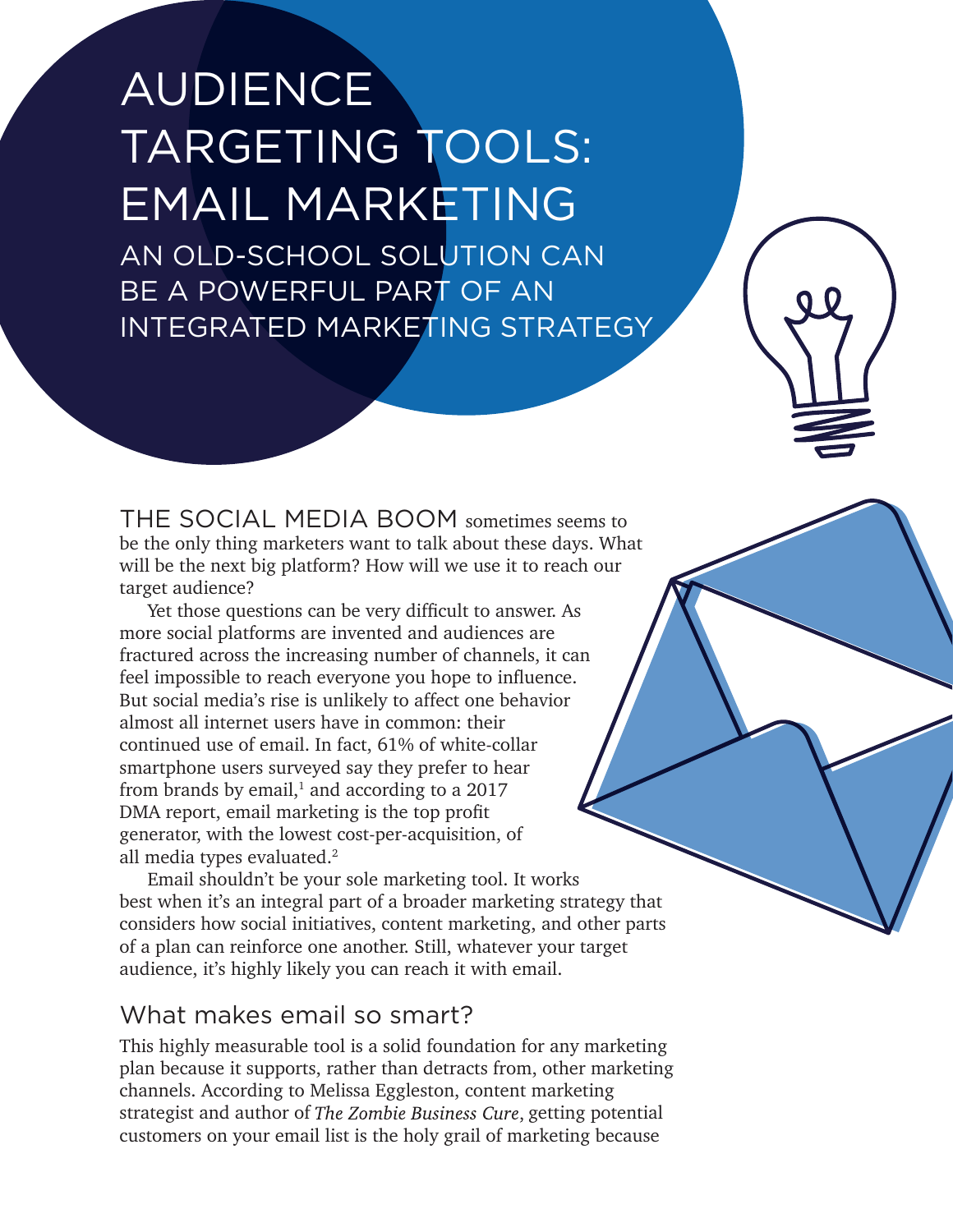email marketing is extremely effective. Part of the reason is that being contacted via email is more welcome to most internet users than social media interactions. Content delivered by email earns an average click-through rate of 3.7%, compared to an average of 0.07% for Facebook and Twitter's 0.03%.<sup>3</sup> Sending an email with information about promotions and deals your customers may otherwise have missed can drive repeat business. If you also provide options for social sharing from your email, you'll increase the chance of reaching new audiences as well.

#### How can you ensure your email marketing delivers?

These three tips could help you improve your email-marketing strategy.

## 1. OPTIMIZE FOR MOBILE

Pew Research reports that 77% of Americans own a smartphone,<sup>4</sup> and nine out of 10 use their email at least once a day. That adds up to a prime opportunity to make an instant connection with your customers.5 Not only are people just as or more likely to check email on their phone than on their desktop computer, but they also open a large majority of messages on a mobile device. That makes it imperative to make sure your emails are "responsive"—that is, that they can be easily viewed on whatever device a customer uses. Nearly three out of four emails that are hard to read on a mobile device will be deleted,<sup>6</sup> while click rates may be up to 30% higher for emails that are responsive.7 Keep the odds in your favor, and make your email content mobile-friendly.

# 2.PERSONALIZE

Having your customers' email addresses gives you a ready-made relationship with them; it lets you reach your target audience and gives you the opportunity to strengthen that relationship. Personalizing your email can do that, showing your customers that they're important and that you care about them. Using a mail provider (MailChimp, Campaign Monitor, etc.) to send out your email gives you a simple way to add the recipient's name to the subject line. These providers allow you to customize your subject line in seconds once you've uploaded your email list. And email with a personalized subject line is as much as 41% more likely to be opened.8